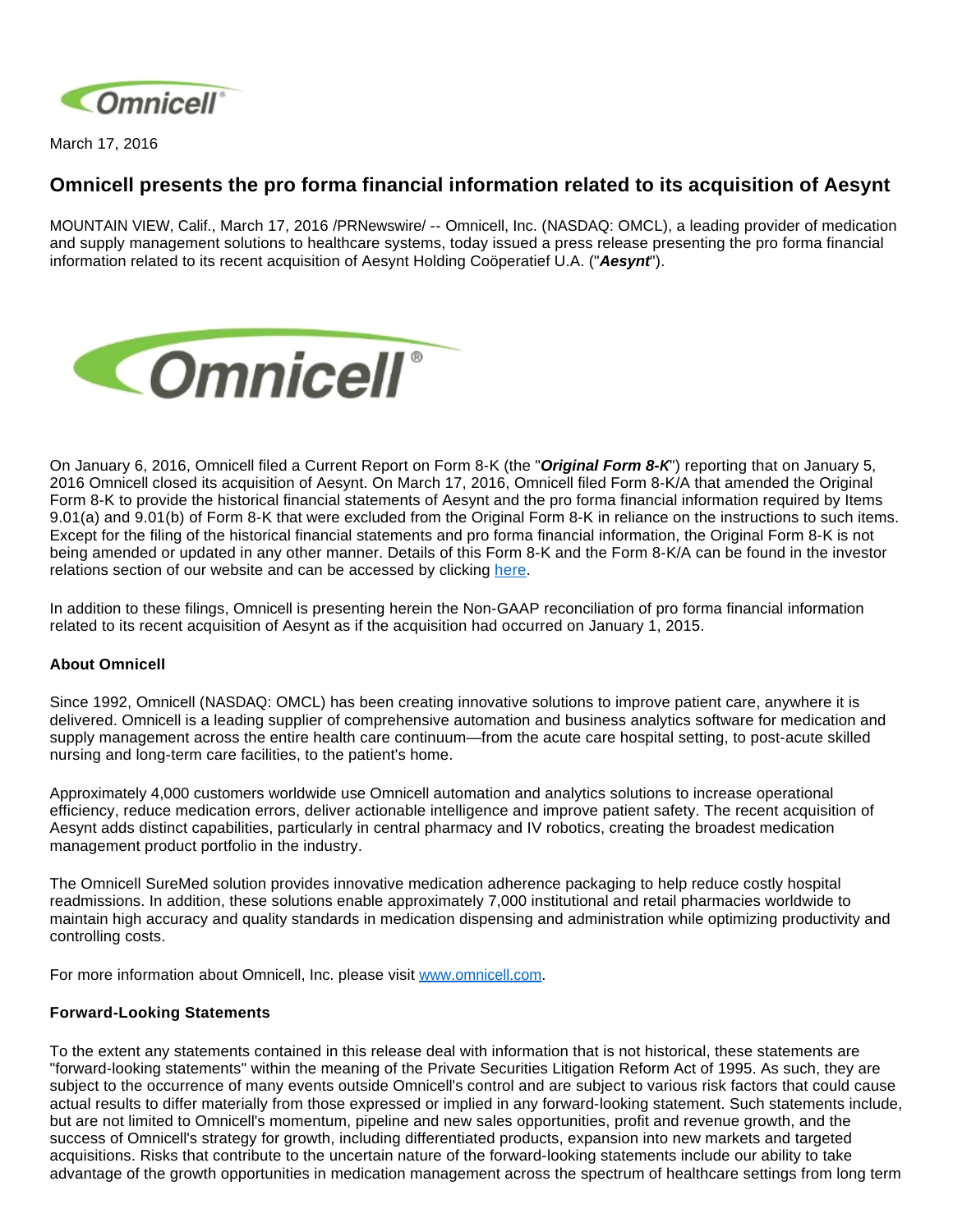care to home care, unfavorable general economic and market conditions, risks to growth and acceptance of our products and services, including competitive conversions, and to growth of the clinical automation and workflow automation market generally, the potential of increasing competition, potential regulatory changes, the ability of the company to improve sales productivity to grow product bookings, to develop new products and to acquire and successfully integrate companies. These and other risks and uncertainties are described more fully in Omnicell's most recent filings with the Securities and Exchange Commission. Prospective investors are cautioned not to place undue reliance on forward-looking statements. All forwardlooking statements contained in this press release speak only as of the date on which they were made. Omnicell undertakes no obligation to update such statements to reflect events that occur or circumstances that exist after the date on which they were made.

# **Use of Non-GAAP Financial Information**

This press release contains financial measures that are not calculated in accordance with U.S. generally accepted accounting principles (GAAP). Our management evaluates and makes operating decisions using various performance measures. In addition to Omnicell's GAAP results, we also consider non-GAAP gross profit, non-GAAP operating expenses, non-GAAP income from operations, non-GAAP net income, and non-GAAP net income per diluted share. Additionally, we calculate Adjusted EBITDA (another non-GAAP measure) by means of adjustments to GAAP Net Income. These non-GAAP results should not be considered as an alternative to gross profit, operating expenses, net income, net income per diluted share, or any other performance measure derived in accordance with GAAP. We present these non-GAAP results because we consider them to be important supplemental measures of Omnicell's performance.

Our non-GAAP gross profit, non-GAAP operating expenses, non-GAAP net income and non-GAAP net income per diluted share are exclusive of certain items to facilitate management's review of the comparability of Omnicell's core operating results on a period to period basis because such items are not related to Omnicell's ongoing core operating results as viewed by management. We define our "core operating results" as those revenues recorded in a particular period and the expenses incurred within that period that directly drive operating income in that period. Management uses these non-GAAP financial measures in making operating decisions because, in addition to meaningful supplemental information regarding operating performance, the measures give us a better understanding of how we should invest in research and development, fund infrastructure growth and evaluate the effectiveness of marketing strategies. In calculating the these non-GAAP results, management specifically adjusted for the following excluded items:

a) Stock-based compensation expense impact of Accounting Standards Codification (ASC) 718. We recognize equity planrelated compensation expenses, which represent the fair value of all share-based payments to employees, including grants of employee stock options, as required under ASC 718, Compensation - Stock Compensation (ASC 718) as non-GAAP adjustments in each period.

b) Intangible assets amortization from business acquisitions. We excluded from our non-GAAP results the intangible assets amortization expense resulting from our past acquisitions. These non-cash charges are not considered by management to reflect the core cash-generating performance of the business and therefore are excluded from our non-GAAP results.

c) Amortization of debt issuance cost. Debt issuance cost represents costs associated with the issuance of new Term Loan and Revolving Line of Credit facilities. The cost include underwriting fees, original issue discount, ticking fee, legal fees, etc. This non-cash expense is not considered by management to reflect the core cash-generating performance of the business and therefore is excluded from our non-GAAP results.

d) Acquisition accounting impacts related to deferred revenue. In connection with our acquisition of Aesynt, business combination rules require us to account for the fair values of arrangements for which acceptance has not been obtained, and post installation support has not been provided in our purchase accounting. The non-GAAP adjustment to our sales is intended to include the full amounts of such revenues. We believe the adjustment to these revenues is useful as a measure of the ongoing performance of our business.

e) Inventory fair value adjustments. In connection with our acquisition of Aesynt, business combination rules require us to account for the fair values of inventory acquired in our purchase accounting. The non-GAAP adjustment to our Cost of Revenue is intended to include the impact of such adjustment. We believe the adjustment is useful as a measure of the ongoing performance of our business.

f) Acquisitions related expenses. We excluded from our non-GAAP results the expenses which are related to the recent acquisitions. These expenses are unrelated to our ongoing operations and we do not expect them to occur in the ordinary course of business. We believe that excluding these acquisition related expenses provides more meaningful comparisons of the financial results to our historical operations and forward looking guidance and the financial results of less acquisitive peer companies. Further, these expenses are not considered by management to reflect the core performance of the business and therefore are excluded from our non-GAAP results.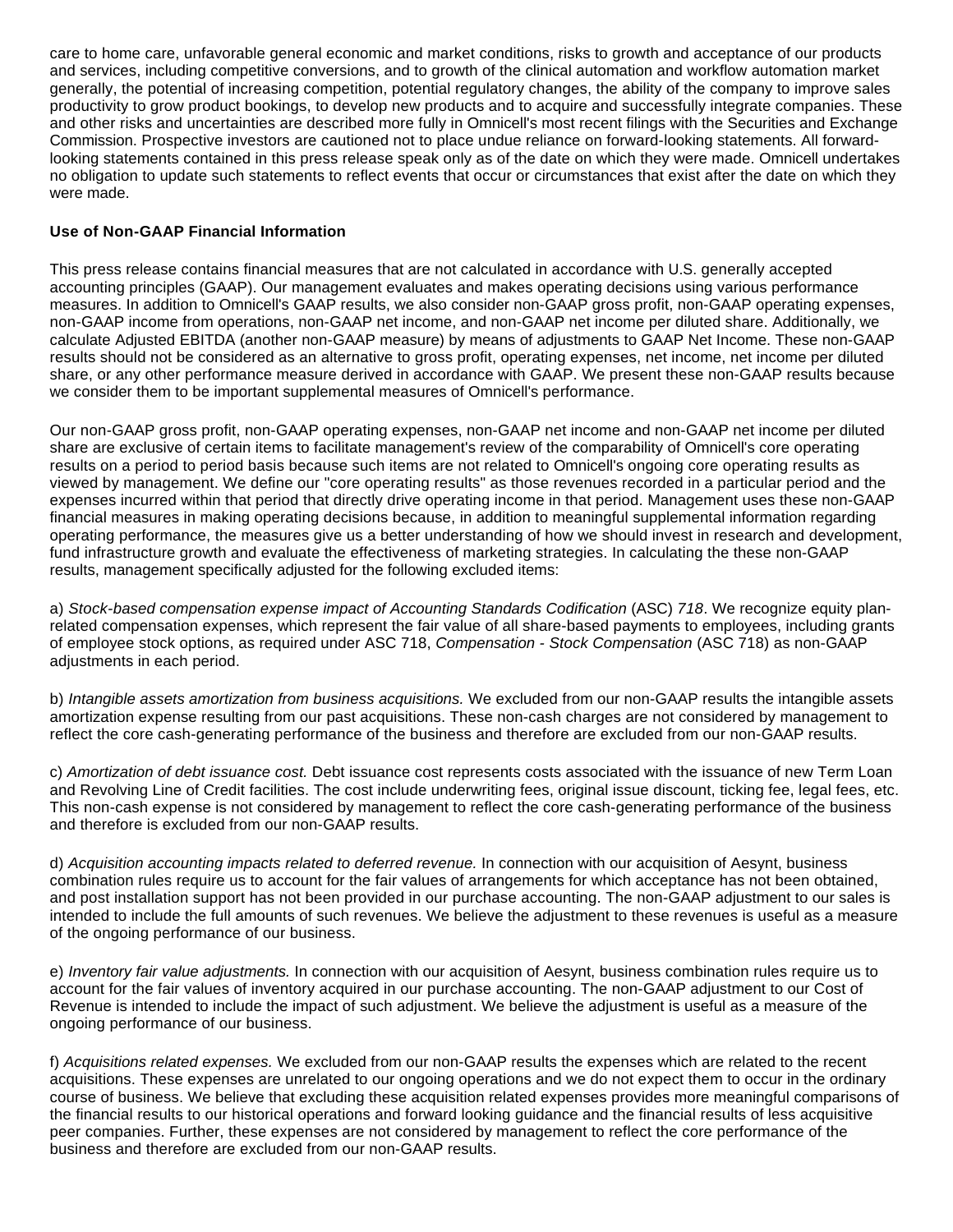g) Gain on business combination of an equity investment. We excluded from our non-GAAP results the gain on a minority equity investment in a private company, Avantec, which was recognized in relation to the acquisition by Omnicell of the remainder of the company. This non-cash gain is not considered by management to reflect the core cash-generating performance of the business and therefore is excluded from our non-GAAP results.

Management adjusts for the above items because management believes that, in general, these items possess one or more of the following characteristics: their magnitude and timing is largely outside of Omnicell's control; they are unrelated to the ongoing operation of the business in the ordinary course; they are unusual and we do not expect them to occur in the ordinary course of business; or they are non-operational, or non-cash expenses involving stock compensation plans.

We believe that the presentation of these non-GAAP financial measures is warranted for several reasons:

1) Such non-GAAP financial measures provide an additional analytical tool for understanding Omnicell's financial performance by excluding the impact of items which may obscure trends in the core operating results of the business;

2) Since we have historically reported non-GAAP results to the investment community, we believe the inclusion of non-GAAP numbers provides consistency and enhances investors' ability to compare our performance across financial reporting periods;

3) These non-GAAP financial measures are employed by Omnicell's management in its own evaluation of performance and are utilized in financial and operational decision making processes, such as budget planning and forecasting; and

4) These non-GAAP financial measures facilitate comparisons to the operating results of other companies in our industry, which use similar financial measures to supplement their GAAP results, thus enhancing the perspective of investors who wish to utilize such comparisons in their analysis of our performance.

Set forth below are additional reasons why share-based compensation expense related to ASC 718 is excluded from our non-GAAP financial measures:

i) While share-based compensation calculated in accordance with ASC 718 constitutes an ongoing and recurring expense of Omnicell, it is not an expense that requires cash settlement by Omnicell. We therefore exclude these charges for purposes of evaluating core operating results. Thus, our non-GAAP measurements are presented exclusive of stock-based compensation expense to assist management and investors in evaluating our core operating results.

ii) We present ASC 718 share-based compensation expense in our reconciliation of non-GAAP financial measures on a pre-tax basis because the exact tax differences related to the timing and deductibility of share-based compensation, under ASC 718 are dependent upon the trading price of Omnicell's common stock and the timing and exercise by employees of their stock options. As a result of these timing and market uncertainties the tax effect related to share-based compensation expense would be inconsistent in amount and frequency and is therefore excluded from our non-GAAP results.

Our Adjusted EBITDA calculation is defined as earnings before interest income and expense, taxes, depreciation and amortization, and non-cash expenses, including ASC 718 stock compensation expense, as well as excluding certain other non-GAAP adjustments.

As stated above, we present non-GAAP financial measures because we consider them to be important supplemental measures of performance. However, non-GAAP financial measures have limitations as an analytical tool and should not be considered in isolation or as a substitute for Omnicell's GAAP results. In the future, we expect to incur expenses similar to certain of the non-GAAP adjustments described above and expect to continue reporting non-GAAP financial measures excluding such items. Some of the limitations in relying on non-GAAP financial measures are:

 Omnicell's stock option and stock purchase plans are important components of incentive compensation arrangements and will be reflected as expenses in Omnicell's GAAP results for the foreseeable future under ASC 718. Other companies, including companies in Omnicell's industry, may calculate non-GAAP financial measures differently than Omnicell, limiting their usefulness as a comparative measure.

Pursuant to the requirements of SEC Regulation G, a detailed reconciliation between Omnicell's non-GAAP and GAAP financial results is set forth in the financial tables at the end of this press release. Investors are advised to carefully review and consider this information strictly as a supplement to the GAAP results that are contained in this press release and in Omnicell's SEC filings.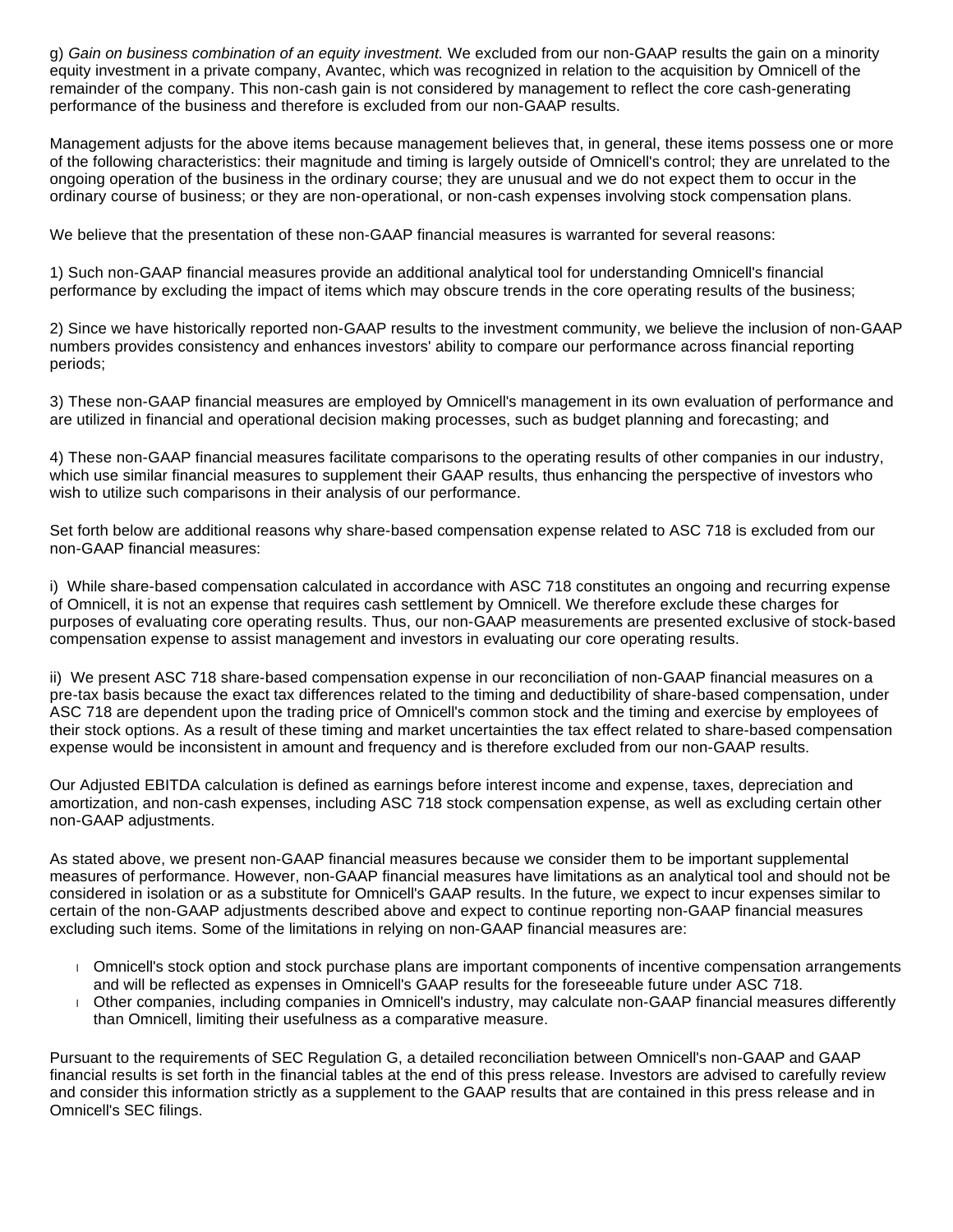### **OMNICELL, INC. UNAUDITED PRO FORMA CONDENSED COMBINED STATEMENTS OF OPERATIONS (in thousands)**

|                                            | <b>Historical</b><br>Year ended |                      |    |                       |                  |                  |
|--------------------------------------------|---------------------------------|----------------------|----|-----------------------|------------------|------------------|
|                                            |                                 |                      |    |                       |                  |                  |
|                                            |                                 | December 31,<br>2015 |    | September 30,<br>2015 | <b>Pro Forma</b> | <b>Pro Forma</b> |
|                                            |                                 | <b>Omnicell</b>      |    | Aesynt                | Adjustments      | Combined         |
| Revenues:                                  |                                 |                      |    |                       |                  |                  |
| Product                                    | \$                              | 388,397              | \$ | 105,819               | \$<br>2,334      | \$<br>496,550    |
| Services and other revenues                |                                 | 96,162               |    | 84,311                | (8,631)          | 171,842          |
| <b>Total revenues</b>                      |                                 | 484,559              |    | 190,130               | (6, 297)         | 668,392          |
| Cost of revenues:                          |                                 |                      |    |                       |                  |                  |
| Cost of product revenues                   |                                 | 198,418              |    | 103,687               | (16,082)         | 286,023          |
| Cost of services and other revenues        |                                 | 38,211               |    |                       | 34,381           | 72,592           |
| Total cost of revenues                     |                                 | 236,629              |    | 103,687               | 18,299           | 358,615          |
| Gross profit                               |                                 | 247,930              |    | 86,443                | (24, 596)        | 309,777          |
| Operating expenses:                        |                                 |                      |    |                       |                  |                  |
| Research and development                   |                                 | 35,160               |    | 15,760                |                  | 50,920           |
| Selling, general and administrative        |                                 | 167,581              |    | 68,300                | (1,531)          | 234,350          |
| Gain on the equity investment              |                                 | (3, 443)             |    |                       |                  | (3, 443)         |
|                                            |                                 | 199,298              |    | 84,060                | (1,531)          | 281,827          |
| Income from operations                     |                                 | 48,632               |    | 2,383                 | (23,065)         | 27,950           |
| Interest and other income(expense), net    |                                 | (2,388)              |    | (5, 126)              | (2,503)          | (10, 017)        |
| Income before taxes                        |                                 | 46,244               |    | (2,743)               | (25, 568)        | 17,933           |
| Income taxes expense                       |                                 | 15,484               |    | 201                   | (9,588)          | 6,097            |
| Net income                                 | \$                              | 30,760               | \$ | (2,944)               | \$<br>(15,980)   | \$<br>11,836     |
| Net income per share:                      |                                 |                      |    |                       |                  |                  |
| <b>Basic</b>                               | \$                              | 0.86                 |    |                       |                  | \$<br>0.33       |
| <b>Diluted</b>                             | \$                              | 0.84                 |    |                       |                  | \$<br>0.32       |
| Shares used in computing income per share: |                                 |                      |    |                       |                  |                  |
| <b>Basic</b>                               |                                 | 35,857               |    |                       |                  | 35,857           |
| <b>Diluted</b>                             |                                 | 36,718               |    |                       | 523              | 37,241           |

### **Omnicell, Inc.**

### **Reconciliation of Pro Forma Statement of Operations from GAAP to Non-GAAP (Unaudited, in thousands, except per share data and percentages)**

|                                                            | <b>Year Ended</b><br>December 31,<br>2015 |  |  |
|------------------------------------------------------------|-------------------------------------------|--|--|
| GAAP Pro forma combined net income                         | \$<br>11,836                              |  |  |
| Adjustments:                                               |                                           |  |  |
| Share-based compensation expense                           | 17,228                                    |  |  |
| Intangible assets amortization from business acquisitions  | 29,768                                    |  |  |
| Amortization of debt issuance cost                         | 1,590                                     |  |  |
| Acquisition accounting impacts related to deferred revenue | 7,984                                     |  |  |
| Inventory fair value adjustments                           | 3,951                                     |  |  |
| Acquisitions related expenses                              | 3,700                                     |  |  |
| Gain on business combination of an equity investment       | (3, 443)                                  |  |  |
| Tax effect of the adjustments above <sup>(a)</sup>         | (14, 807)                                 |  |  |
| Non-GAAP Pro forma net income                              | \$<br>57,807                              |  |  |
| Pro forma combined revenues                                | \$<br>668,392                             |  |  |
| Acquisition accounting impacts related to deferred revenue | 7,984                                     |  |  |
| Non-GAAP Pro forma combined revenues                       | 676,376                                   |  |  |
|                                                            |                                           |  |  |

GAAP Pro forma gross profit 309,777 GAAP Pro forma gross margin 46.3%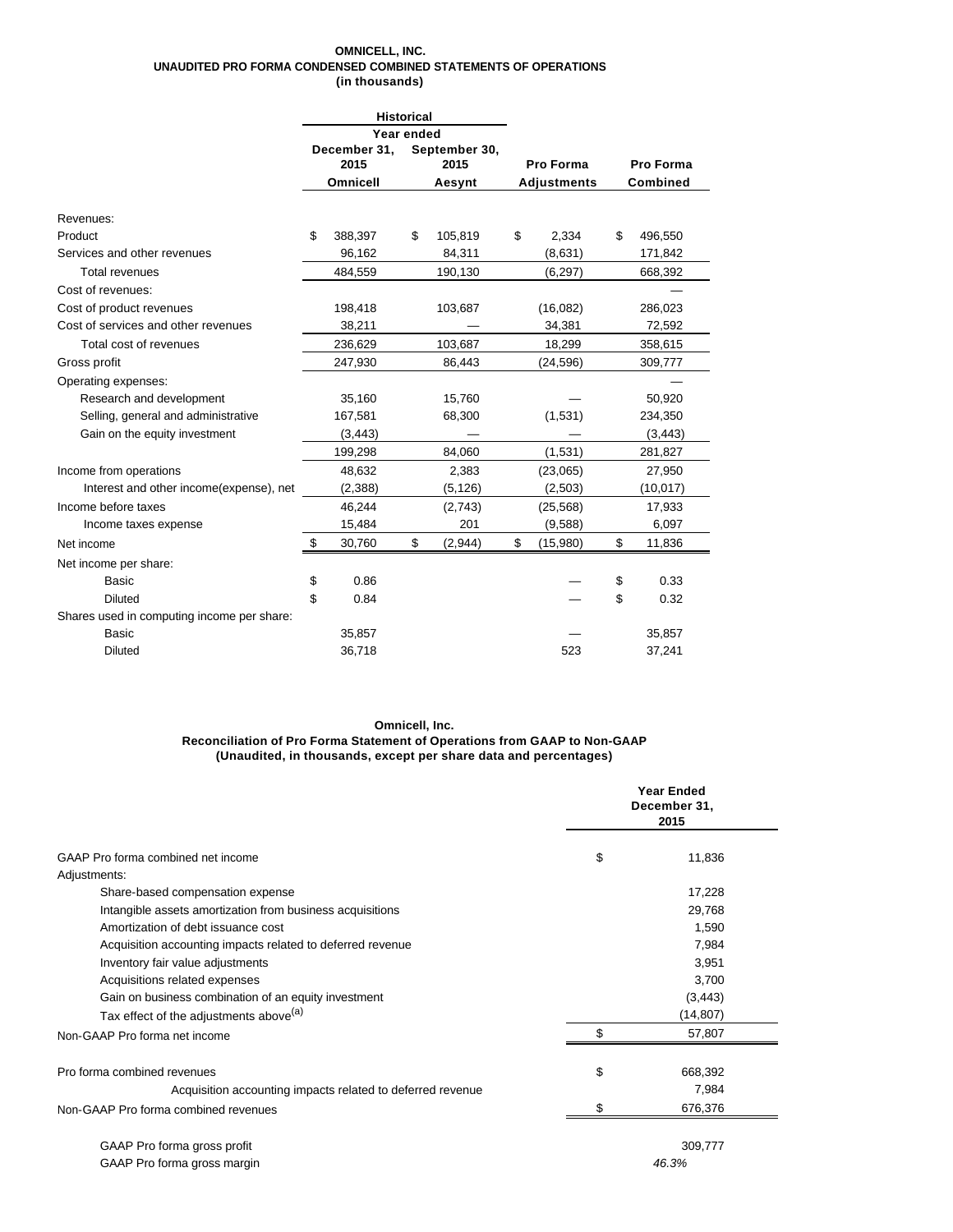| Acquisition accounting impacts related to deferred revenue |       | 7,984     |  |
|------------------------------------------------------------|-------|-----------|--|
| Share-based compensation expense                           |       | 2,111     |  |
| Inventory fair value adjustments                           |       | 3,951     |  |
| Amortization of acquired intangibles                       |       | 19,654    |  |
| Non-GAAP Pro forma gross profit                            |       | 343,477   |  |
| Non-GAAP Pro forma gross margin                            | 50.8% |           |  |
| GAAP Pro forma operating expenses                          | \$    | 281,827   |  |
| GAAP operating expenses % to total revenue                 | 42.2% |           |  |
| Share-based compensation expense                           |       | (15, 117) |  |
| Intangible assets amortization from business acquisitions  |       | (10, 114) |  |
| Acquisition related expenses                               |       | (3,700)   |  |
| Gain on business combination of an equity investment       |       | 3,443     |  |
| Non-GAAP Pro forma operating expenses                      |       | 256,339   |  |
| Non-GAAP Pro forma operating expenses % to total revenue   | 37.9% |           |  |

|                                                            | <b>Years Ended</b><br>December 31,<br>2015 |           |  |  |
|------------------------------------------------------------|--------------------------------------------|-----------|--|--|
| GAAP Pro forma income from operations                      | \$                                         | 27,949    |  |  |
| GAAP Pro forma operating income % to total revenue         |                                            | 4.2%      |  |  |
| Share-based compensation expense                           |                                            | 17,228    |  |  |
| Intangible assets amortization from business acquisitions  |                                            | 29,768    |  |  |
| Acquisition accounting impacts related to deferred revenue |                                            | 7,984     |  |  |
| Inventory fair value adjustments                           |                                            | 3,951     |  |  |
| Acquisitions related expenses                              |                                            | 3,700     |  |  |
| Gain on business combination of an equity investment       |                                            | (3, 443)  |  |  |
| Non-GAAP Pro forma income from operations                  | \$                                         | 87,137    |  |  |
| Non-GAAP Pro forma operating income % to total revenue     |                                            | 12.9%     |  |  |
| GAAP Pro forma Interest and other (expense), net           | \$                                         | (10, 017) |  |  |
| Amortization of debt issuance cost                         |                                            | 1,590     |  |  |
|                                                            | \$                                         | (8, 427)  |  |  |
| Non-GAAP Pro forma Interest and other (expense), net       |                                            |           |  |  |
| GAAP Pro forma shares - diluted                            |                                            | 37,241    |  |  |
| GAAP Pro forma net income per share - diluted              | \$                                         | 0.32      |  |  |
| Adjustments:                                               |                                            |           |  |  |
| Share-based compensation expense                           |                                            | 0.46      |  |  |
| Intangible assets amortization from business acquisitions  |                                            | 0.80      |  |  |
| Amortization of debt issuance cost                         |                                            | 0.04      |  |  |
| Acquisition accounting impacts related to deferred revenue |                                            | 0.21      |  |  |
| Inventory fair value adjustments                           |                                            | 0.11      |  |  |
| Acquisitions related expenses                              |                                            | 0.10      |  |  |
| Gain on business combination of an equity investment       |                                            | (0.09)    |  |  |
| Tax effect of the adjustments above                        |                                            | (0.40)    |  |  |
| Non-GAAP Pro forma net income per share - diluted          | \$                                         | 1.55      |  |  |
| GAAP Pro forma net income                                  | \$                                         | 11,836    |  |  |
| Add back:                                                  |                                            |           |  |  |
| Share-based compensation expense                           |                                            | 17,228    |  |  |
| Interest expense                                           |                                            | 6,428     |  |  |
| Depreciation and amortization expense                      |                                            | 46,062    |  |  |
| Income tax expense                                         |                                            | 6,097     |  |  |
| Acquisition related expenses                               |                                            | 3,700     |  |  |
| Amortization of debt issuance cost                         |                                            | 1,590     |  |  |
| Acquisition accounting impacts related to deferred revenue |                                            | 7,984     |  |  |
| Gain on business combination of an equity investment       |                                            | (3, 443)  |  |  |
| Non-GAAP adjusted Pro forma EBITDA (b)                     | \$                                         | 97,482    |  |  |